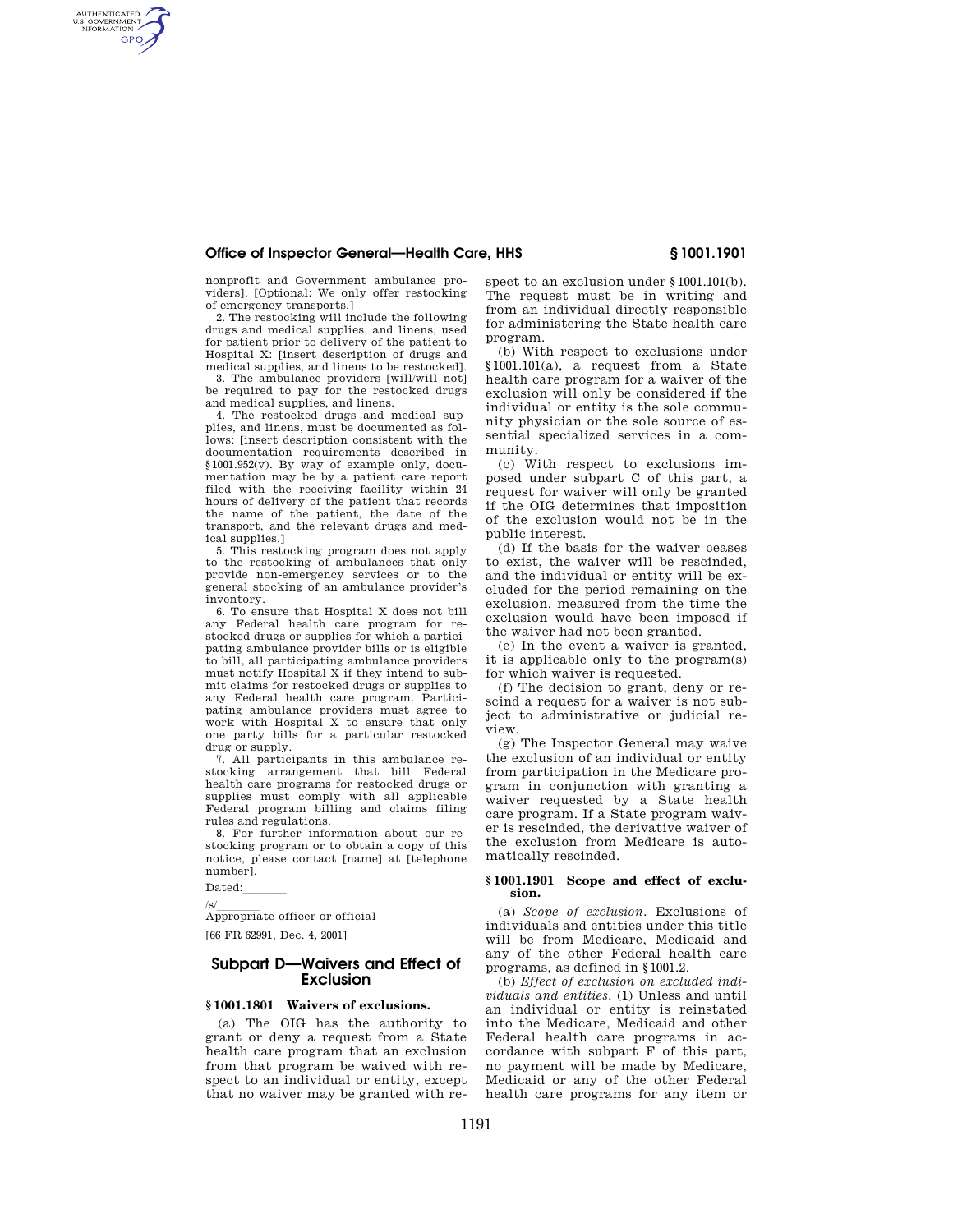**§ 1001.1901 42 CFR Ch. V (10–1–07 Edition)** 

service furnished, on or after the effective date specified in the notice period, by an excluded individual or entity, or at the medical direction or on the prescription of a physician or other authorized individual who is excluded when the person furnishing such item or service knew or had reason to know of the exclusion. This section applies regardless of whether an individual or entity has obtained a program provider number or equivalent, either as an individual or as a member of a group, prior to being reinstated.

(2) An excluded individual or entity may not take assignment of an enrollee's claim on or after the effective date of exclusion.

(3) An excluded individual or entity that submits, or causes to be submitted, claims for items or services furnished during the exclusion period is subject to civil money penalty liability under section  $1128A(a)(1)(D)$  of the Act, and criminal liability under section 1128B(a)(3) of the Act and other provisions. In addition, submitting claims, or causing claims to be submitted or payments to be made for items or services furnished, ordered or prescribed, including administrative and management services or salary, may serve as the basis for denying reinstatement to the programs.

(c) *Exceptions to paragraph (b)(1) of this section.* (1) If an enrollee of Part B of Medicare submits an otherwise payable claim for items or services furnished by an excluded individual or entity, or under the medical direction or on the prescription of an excluded physician or other authorized individual after the effective date of exclusion, CMS will pay the first claim submitted by the enrollee and immediately notify the enrollee of the exclusion.

(2) CMS will not pay an enrollee for items or services furnished by an excluded individual or entity, or under the medical direction or on the prescription of an excluded physician or other authorized individual more than 15 days after the date on the notice to the enrollee, or after the effective date of the exclusion, whichever is later.

(3) Unless the Secretary determines that the health and safety of beneficiaries receiving services under Medicare, Medicaid or any of the other Federal health care programs warrants the exclusion taking effect earlier, payment may be made under such program for up to 30 days after the effective date of the exclusion for—

(i) Inpatient institutional services furnished to an individual who was admitted to an excluded institution before the date of the exclusion,

(ii) Home health services and hospice care furnished to an individual under a plan of care established before the effective date of the exclusion, and

(iii) Any health care items that are ordered by a practitioner, provider or supplier from an excluded manufacturer before the effective date of the exclusion and delivered within 30 days of the effective date of such exclusion. (For the period October 2, 1998, to October 4, 1999, payment may be made under Medicare or a State health care program for up to 60 days after the effective date of the exclusion for any health care items that are ordered by a practitioner, provider or supplier from an excluded manufacturer before the effective date of such exclusion and delivered within 60 days of the effect of the exclusion.)

(4) CMS will not pay any claims submitted by, or for items or services ordered or prescribed by, an excluded provider for dates of service 15 days or more after the notice of the provider's exclusion was mailed to the supplier.

(5)(i) Notwithstanding the other provisions of this section, payment may be made under Medicare, Medicaid or other Federal health care programs for certain emergency items or services furnished by an excluded individual or entity, or at the medical direction or on the prescription of an excluded physician or other authorized individual during the period of exclusion. To be payable, a claim for such emergency items or services must be accompanied by a sworn statement of the person furnishing the items or services specifying the nature of the emergency and why the items or services could not have been furnished by an individual or entity eligible to furnish or order such items or services.<br>(ii) Notwiths

Notwithstanding paragraph  $(c)(5)(i)$  of this section, no claim for emergency items or services will be payable if such items or services were